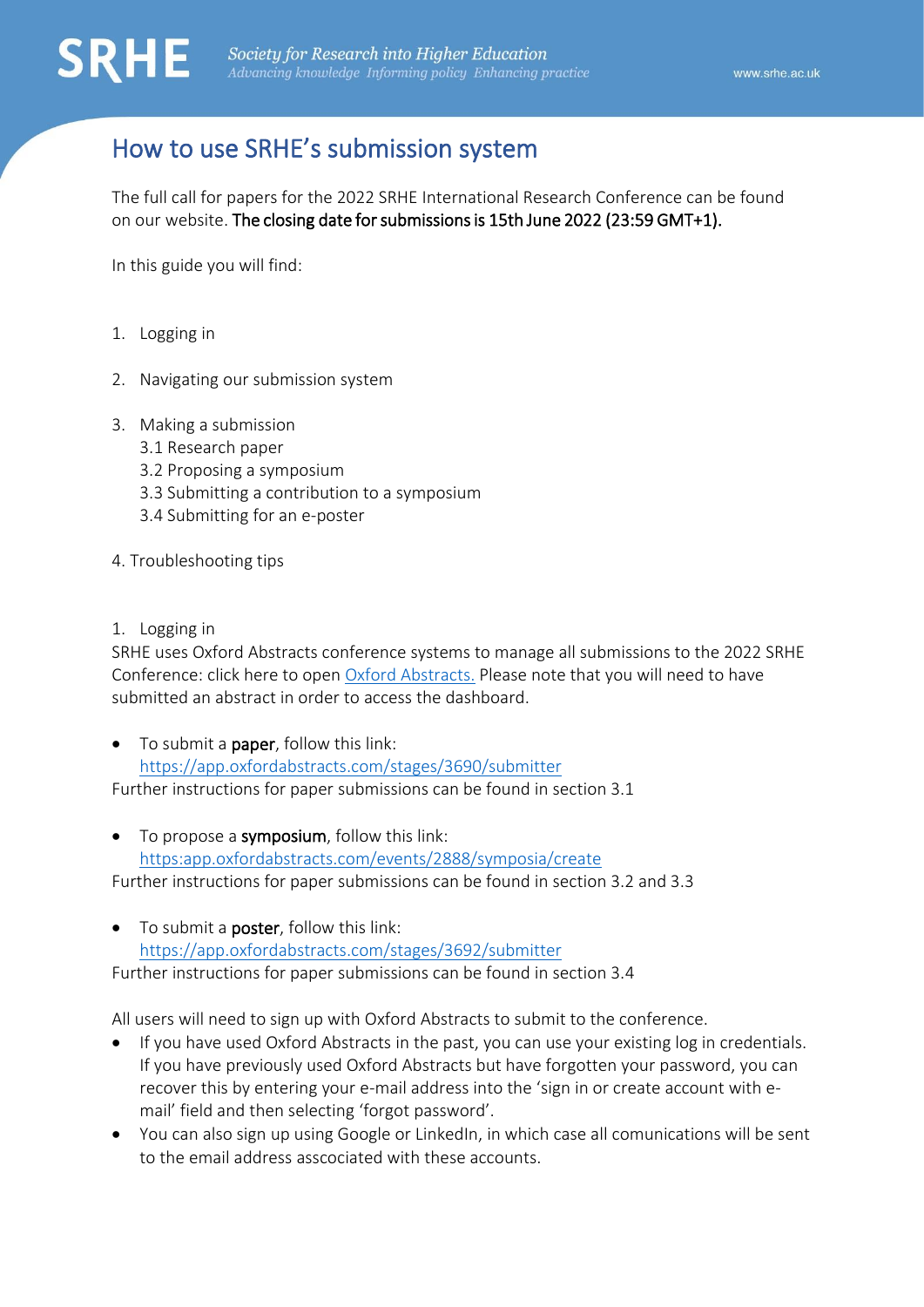

• If you have never used Oxford Abstracts before, enter your email and follow the onscreen instructions. Please note that the email you enter at this stage will be your username for Oxford Abstracts, so you must continue to use the same email each time you wish to log in. That is, if you sign up using [adam.dawson@srhe.ac.uk,](mailto:adam.dawson@srhe.ac.uk) for example, other versions of this email, such as [adamdawson@srhe.ac.uk](mailto:adamdawson@srhe.ac.uk) or [a.dawson@srhe.ac.uk](mailto:a.dawson@srhe.ac.uk) will not be recognised.

|        | <b>OXFORD ABSTRACTS</b>                                                                                   |
|--------|-----------------------------------------------------------------------------------------------------------|
|        | Sign in or create account                                                                                 |
|        | <b>Continue with Google</b>                                                                               |
|        | <b>Continue with LinkedIn</b>                                                                             |
|        | Οr                                                                                                        |
|        | Sign in or create account with email                                                                      |
| Ernail |                                                                                                           |
|        |                                                                                                           |
|        | This information will be used by the event organiser<br>to communicate with you about matters relating to |
|        | the event. By using the system, you agree to Oxford<br>Abstracts' terms of service and privacy policy,    |

Please note – this is not the same as your SRHE Member area log in. All users will need to sign up with Oxford Abstracts to submit a paper, symposium, or poster.

# 2. Navigating our submission system

Following the appropriate link will take you to the submission form corresponding to either the research paper submission, poster submission, or symposium.

Please note that you may submit more than one abstract to the Conference, but you will need to complete a new submission form for each. The same paper must not be submitted to more than one format type.

Once you have submitted your proposal, you will be able to edit the proposal until the submission deadline has closed.

You will be able to keep track of your submissions using the Oxford Abstracts dashboard, click here to open: [Oxford Abstracts](https://app.oxfordabstracts.com/dashboard/events/2888)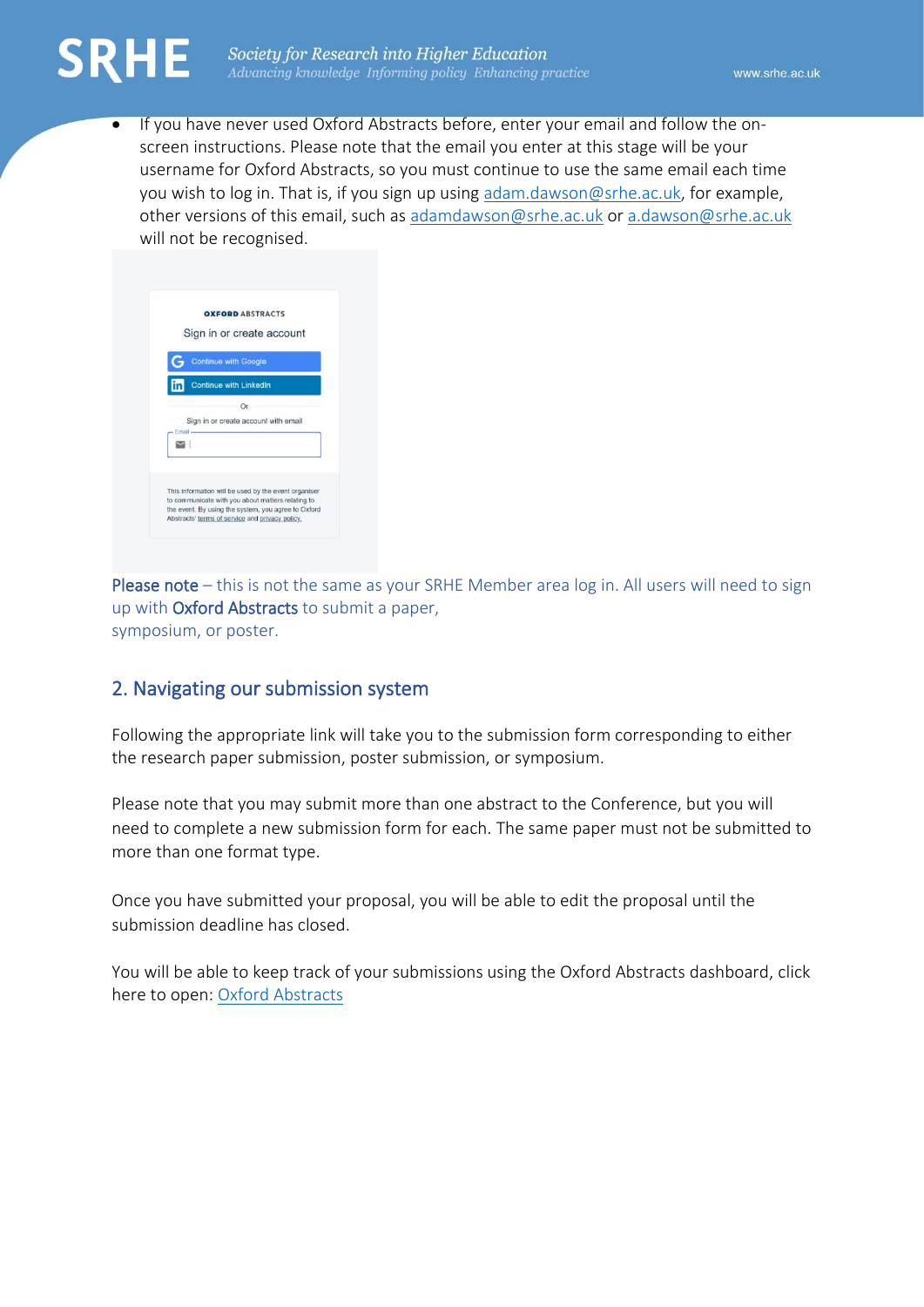| SRHE Conference 2022                                                       |                       |
|----------------------------------------------------------------------------|-----------------------|
| Monday, 5th December, 2022 - Friday, 9th December, 2022<br>srhe@srhe.ac.uk |                       |
| <b>Submissions</b>                                                         | <b>NEW SUBMISSION</b> |
|                                                                            |                       |
| Abstract Submission                                                        |                       |

# 3. Making a submission

# 3.1 Research paper

Step 1.: To submit a paper, follow this link:

<https://app.oxfordabstracts.com/stages/3690/submitter>

If you would like to edit something you have already submitted, follow this link: [Oxford](https://app.oxfordabstracts.com/dashboard/events/2888)  [Abstracts](https://app.oxfordabstracts.com/dashboard/events/2888)

This will bring you to your submission dashboard, where you can edit your submission prior to the closing date and view key conference information (dates, SRHE contact e-mail, etc.)

Step 2. The above link will take you to the research paper submission form, which you can then fill in. Please note that you cannot save the form partially completed – it must be completed in one session.

You can upload images, if appropriate, to accompany your submission in the full paper section. While there is no strict minimum word count, it is unlikely papers significantly below the maximum word count (750 words, not including references) will contain the required level of detail required to be accepted.

# 3.2 Symposium

Step 1. Follow this link to propose a symposium: [https:app.oxfordabstracts.com/events/2888/symposia/create](https://app.oxfordabstracts.com/events/2888/symposia/create)

Step 2. When you have filled in the first page of the form, the second page will ask you to invite users to attach submissions. Please list the email addresses of all invited symposium contributors to this box. Symposia submissions, including the rationale, can be edited until the submission deadline for Conference has passed.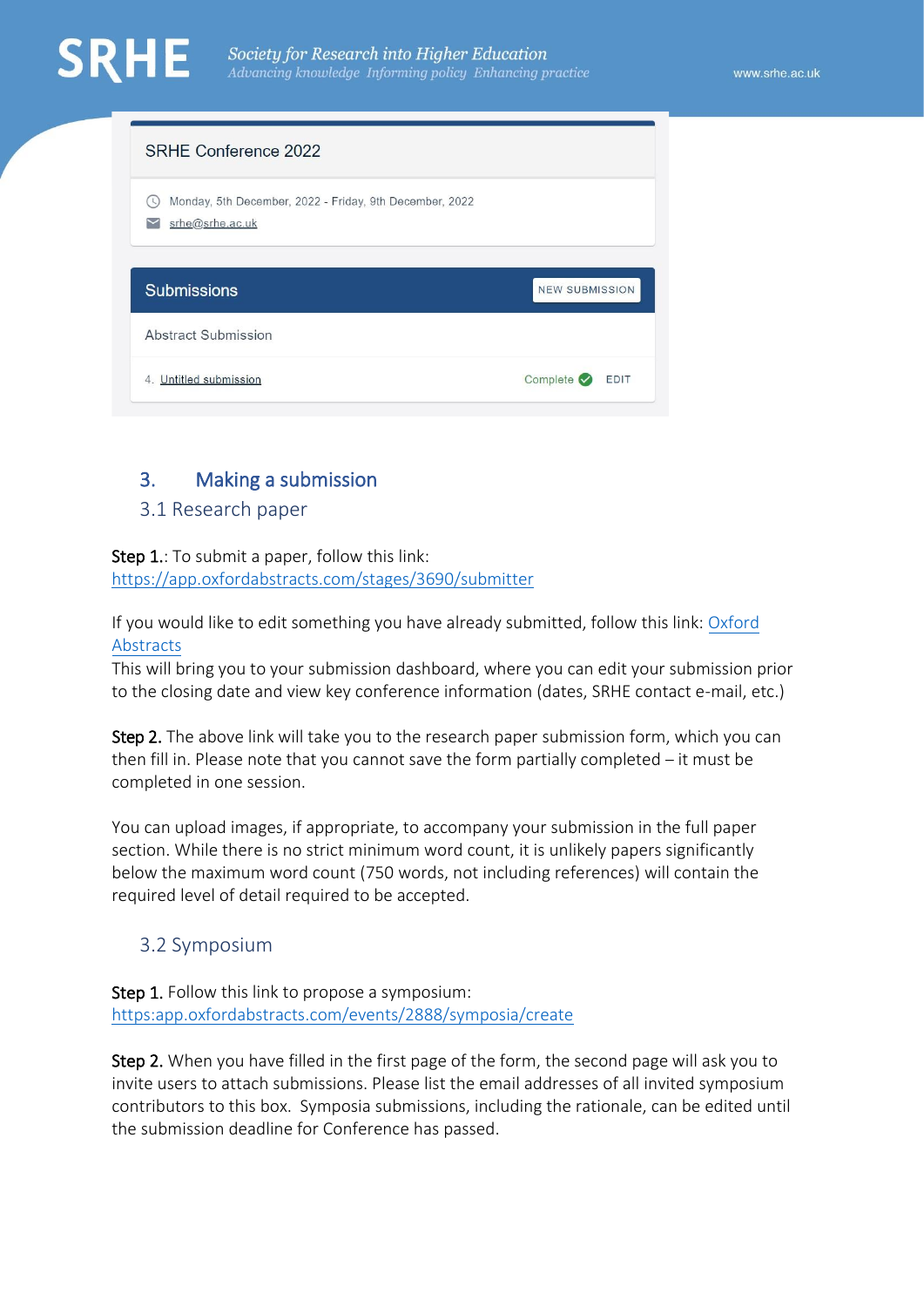#### Invite Users to Attach Submissions

| INVITE |
|--------|
|        |

#### 3.3 Submitting a Contribution to a Symposium

Step 1. If you are a contributor to a symposium, you will receive an email prompting you for your contribution once the symposium proposal has been submitted, see below:

Adam Dawson has invited you to attach an abstract to their symposium, Testing the System , in the conference: SRHE Conference 2022. If you have not yet submitted the abstract you wish to attach to this symposium go to http://app.oxfordabstracts.com/stages/3690/submissions/new where you will be able to submit an abstract and then attach it to the symposium. If you have already submitted the abstract to this conference and wish to

attach it to this symposium go to your dashboard at http://app.oxfordabstracts.com where you will be able to attach your abstract to the symposium.

If you have not uploaded your abstract, please click the first link in the email, and complete the form.

Step 2. Then you can link your contribution to the symposium from [your dashboard.](https://app.oxfordabstracts.com/dashboard) From the dashboard, you can attach your contribution to the appropriate symposium by clicking on the three horizontal lines and then 'attach to a symposium.'

| <b>Submissions</b>                                        | <b>NEW SUBMISSION</b>                         |
|-----------------------------------------------------------|-----------------------------------------------|
| Abstract Submission<br>Show list of related symposia<br>ы |                                               |
| <b>Untitled submission</b><br>4.                          | Complete $\bullet$<br><b>EDIT</b><br>$\equiv$ |
| Symposia                                                  | Attach to a symposium<br>U<br>POSIUM          |

Step 3. You will then be taken to a new form where you can attach the abstract to the symposium you have been invited to contribute to. Please note that if you have been invited